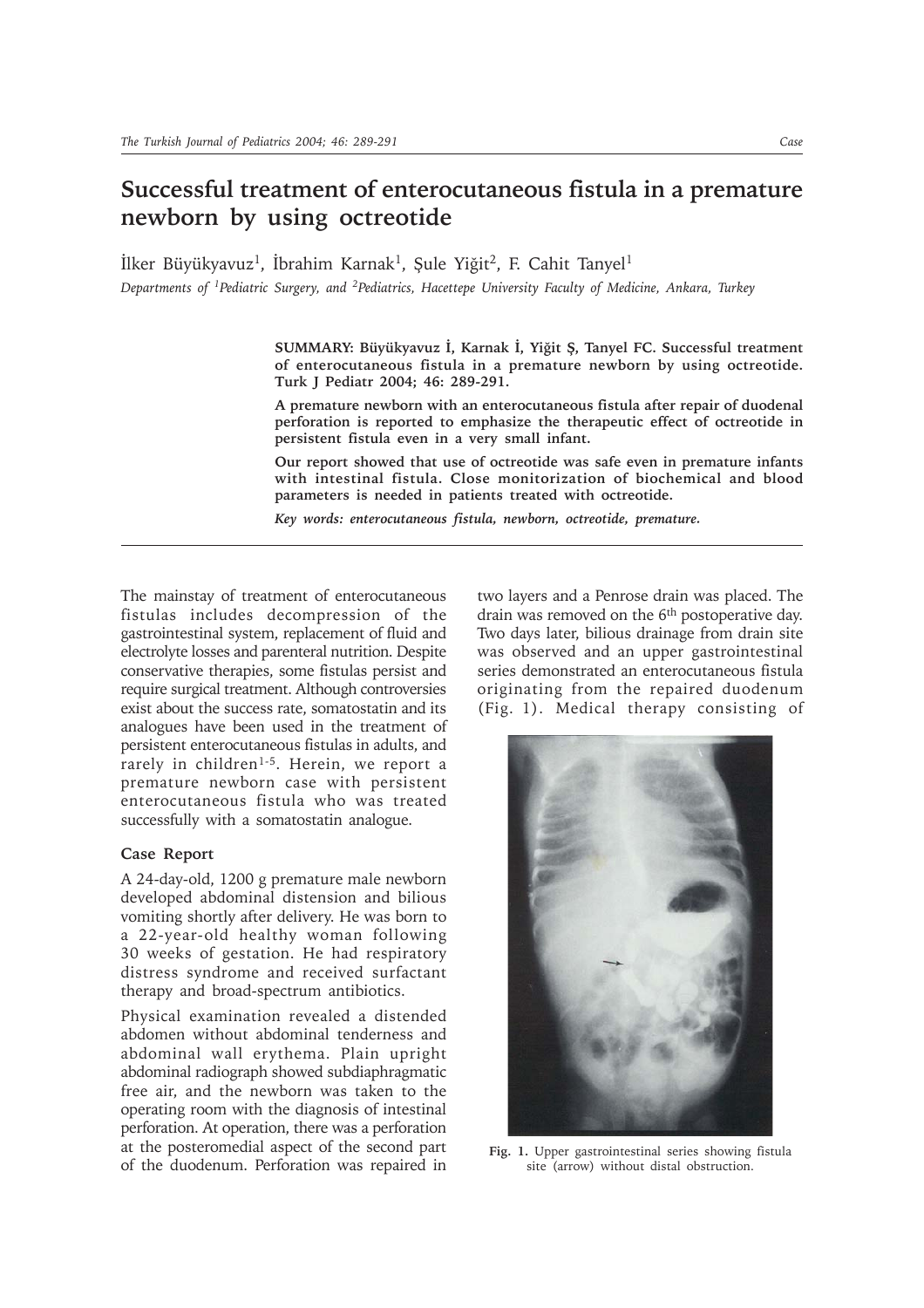nasogastric decompression, peripheral parenteral nutrition and antibiotics was started. As conservative management did not provide a decrease in fistula output (20-30 ml/day), octreotide (Sandostatin) was started on the 24<sup>th</sup> postoperative day. The initial dosage was 1.4  $\mu$ g/kg/day (divided into two, subcutaneous route) and was then increased gradually to 4.8  $\mu$ g/kg/day. The fistula output significantly decreased to 5 ml/day by the third day of octreotide treatment and stopped on the 7<sup>th</sup> day. Complete blood count, liver enzymes, and blood glucose levels were within normal ranges during therapy. Octreotide was stopped and the patient tolerated oral feeding. He was discharged and remains free of symptoms after seven months of follow-up.

## **Discussion**

Somatostatin was first isolated from the hypothalamus and found to inhibit the release of growth hormone. It is also found in pancreatic islands, gastrointestinal tissues, heart, and thyroid and salivary glands<sup>5</sup>.

Somatostatin has been used as a therapeutic agent for management of various pathologic conditions such as acute pancreatitis, neuroendocrine tumors (vipoma, carcinoid syndrome), AIDS-related diarrhea, inflammatory bowel disease, malabsorption, gastrointestinal hemorrhage, nesidioblastosis and in enterocutaneous fistula<sup>1-8</sup>. Since somatostatin's short circulating half-life requires continuous intravenous infusion, octreotide, a long-acting somatostatin analogue, is preferred.

Conservative management of enterocutaneous fistula is based on bowel rest, parenteral nutrition, control of infection and electrolyte disturbances, and local care of the fistula tract. Some patients with enterocutaneous fistula benefit from these therapies, but some may require additional treatment and/or surgery. Since somatostatin and octreotide inhibit secretion of gastrin, vasoactive intestinal polypeptide (VIP), gastric inhibitory peptide (GIP), secretin and motilin, and also inhibit gastrointestinal motility, gallbladder contraction and the absorption of glucose, amino acids and triglycerides, they are used to reduce the volume and enzymatic activity of the fluid output through the fistula tract. They also beneficially increase transit time and may increase water and electrolyte absorption as well<sup>9,10</sup>.

Althugh therapeutic use of octreotide has been reported extensively with various success rates in adults, there is limited experience about its usage in children. Octreotide can be used in nesidioblastosis, secretory diarrhea and familial tall stature in children<sup>8</sup>. There are also case reports on octreotide therapy for resistant pancreatic fistula, biliary fistula and enterocutaneous fistula in children<sup>5,111,12</sup>.

A prolonged duration of conservative treatment was tried in the present case with no beneficial effect. In view of respiratory distress status and insufficient caloric support by parenteral nutrition, surgical treatment of fistula was not desired. Therefore, octreotide was commenced with close follow-up of hepatic and renal function along with blood glucose monitoring. To the best of our knowledge, this is the first example of octreotide usage in a premature newborn. The fistula output decreased suddenly on the third day of treatment and then stopped, suggesting benefit of the therapy.

In light of the present experience, octreotide may be used safely as an adjunct in the treatment of postoperative enterocutaneous fistula even in small, premature infants under close monitorization of biochemical and blood parameters. It seems octreotide should be considered if a sufficient period of classical conservative treatment does not provide any beneficial effect.

## **REFERENCES**

- 1. Gonzales-Pinto I, Gonzalez EM. Optimizing the treatment of upper gastrointestinal fistula. Gut 2001; 49 (Suppl): 22-31.
- 2. Rich AJ, Sainsbury JR. Somatostatin in gastrointestinal fistulae. Lancet 1986; 1: 1381.
- 3. Dorta G. Role of octreotide and somatostatin in the treatment of intestinal fistulae. Digestion 1999; 60 (Suppl): 53-56.
- 4. Nubiola-Calonge P, Badia JM, Sancho J, Gil MJ, Segura M, Sitges-Serra A. Blind evaluation of the effect of octreotide (SMS 201-995), a somatostatin analogue, on small-bowel fistula output. Lancet 1987; 2: 672-674.
- 5. Wallace AM, Newman K. Successful closure of intestinal fistulae in an infant using the somatostatin analogue SMS 201-995. J Pediatr Surg 1991; 26: 1097-1100.
- 6. Burroughs AK, Malagelada R. Potential indications for octreotide in gastroenterology: summary of workshop. Digestion 1993; 54 (Suppl): 59-67.
- 7. Farthing MJ. Octreotide in the treatment of refractory diarrhea and intestinal fistulae. Gut 1994; 35: 5-10.
- 8. Tauber MT, Harris AG, Rochiccioli P. Clinical use of the long acting somatostatin analogue octreotide in pediatrics. Eur J Pediatr 1994; 153: 304-310.